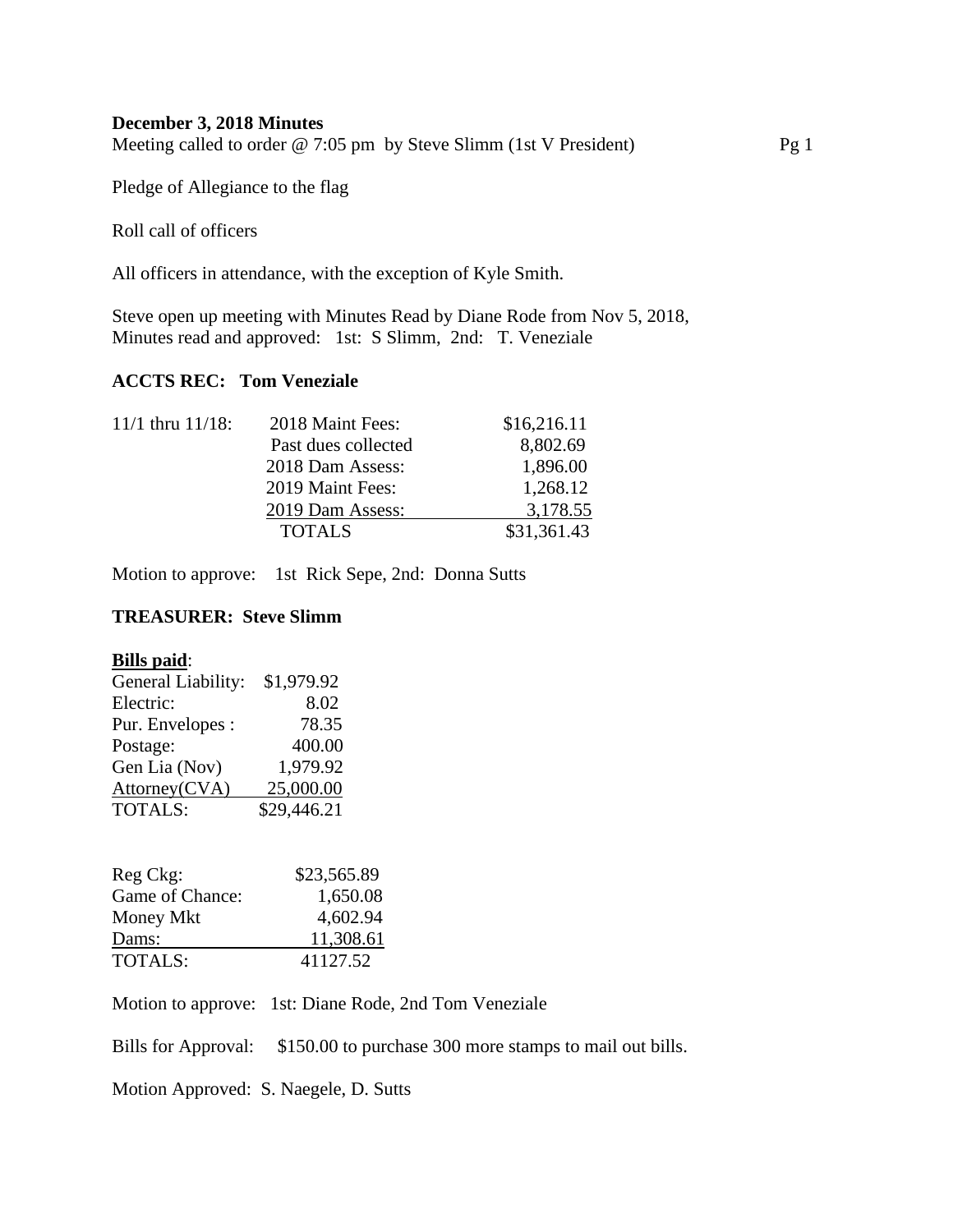### COMMITTEE REPORTS: Pg 2

**Dams** (Steve Bailey-Absent) Steve Slimm, give brief run down, Dams are holding their own, more boards were removed due to the amount of rain we received for several days. Water running over spillway. Issues with spillway on Lake George, needs some concrete.

Rec'd bid: From R. D. Zulli, 1.6 million for 2 dams bids not not include permits, and engineering, we need a total of 3 bids. Engineers must be approved by state. Rick Sepe is in contact with State concerning state loan, as to when and if it will be available. Engineer reports were done back in 2005, which will be to be revised. They're outdated!!

**Grounds**: (Josh Anderson) Keeping up cleaning the areas, still looking for volunteers. If anyone knows of people that are in need of help with their property, please let him know, will see if he can get some people together to help them.

# **Welcome Committee**: (Paul Barrie) Nothing to report

**Fundraising:** (Diane Rode/Donna Sutts) We've rec'd a license from the state to holding raffles. We are still selling Wawa Hoagie coupons, good for shorties only, but can also be used for a breakfast sandwich. Sold @ \$4.00 each.

# **PRESIDENTS** Report:

The CVA attorney fees \$105, 000. 00 came down to 76,000.00, Mr. Westmoreland, was sent letter thanking him for the decrease, and check. Sam Miles (CLCA) attorney is allowing us to pay \$1000.00/mo with no interest, until balance to paid in full.

It was mentioned to thanks Barbara McDowell Boyle, who call Mr. Westmoreland office on behalf of the CLCA.

### **Communications:** None

### **Old Business**: None

**New Business**: Set up payment plans, included along with invoice, there will be a payment plan sheet, must fill out, and return, to be board asap. Mar 31, 2019 is due date for payments, unless plans have been rec'd and approved. Dam maintenance could be pushed back for 6 months.